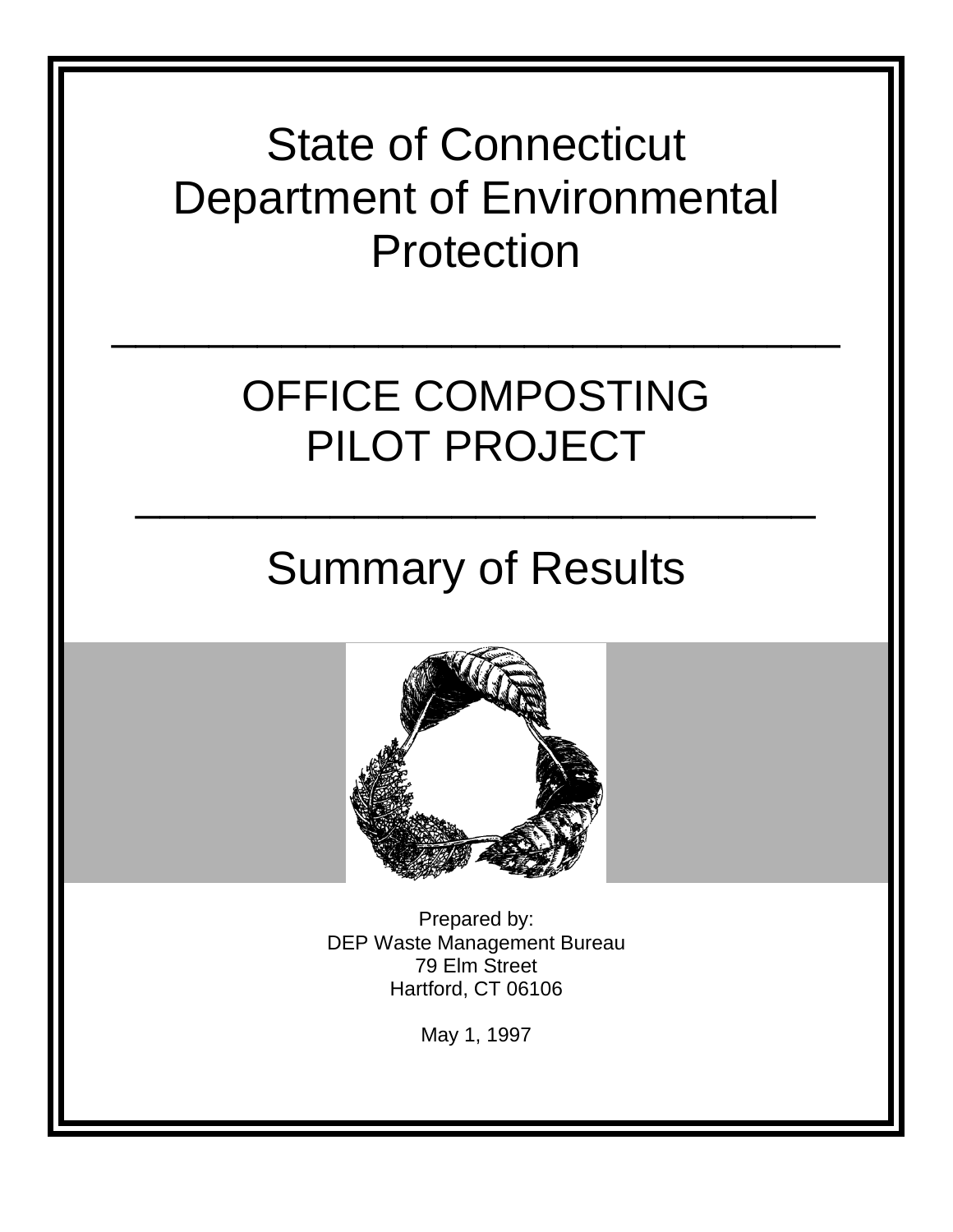## **ABSTRACT**

In November 4, 1996 the DEP Waste Bureau undertook a six month pilot office composting project for the purposes of determining whether there was willingness by employees to separate their organics, estimating the weight of organics generated, and to test the appropriateness of using a retail home composting bin for recycling our organics. Depending on the results of the pilot, recommendations would be made to either cancel the pilot or expand the program to the entire building.

The pilot project results indicate a potential to further reduce the waste generated at DEP headquarters if the pilot is expanded to include the entire building. Based on records kept over the duration of the pilot it is apparent that staff are more than willing to participate as demonstrated by a diversion of 996.6 pounds of organics from our waste stream. As for the retail home composting bin, it functioned, but it was simply too small for all the organics generated by our enthusiastic employees.

### **THE PILOT**

#### **DESCRIPTION**

Appropriate organic materials such as coffee grounds and filters, fruits and vegetables, cut flowers, etc. were deposited by employees in a 5-gallon collection bucket labeled "COMPOST" located in the 4th floor break room. Twenty DEP volunteers, nick-named "Organic Mechanics" were recruited to help manage the project. Their job was to take turns each day weighing the collection bucket, emptying the contents into the compost bin, rinsing it clean, and returning it to its location. Training for these volunteers took place on October 29, 1996 followed by a brown bag lunch training for general employees on November 1, 1996. A fact sheet was distributed to each employee via hard copy and e-mail which explained the project, what could and couldn't go into the collection bucket, what the benefits of composting at 79 Elm Street were and who they could call with questions. Staff was kept up to date through weekly e-mail messages telling them how many pounds of organics they diverted from the waste stream and any other pertinent information or instructions.

Management of the compost bin was accomplished by the project coordinator who called on the Organic Mechanics periodically for assistance. Additional carbon materials were occasionally added to the bin. Leaves were supplied by staff and some sawdust was supplied by the DAS wood working shop on Buckingham street. The materials in the bin (leaves, sawdust and food scraps) were agitated at least once per week with either a pitch fork or special aeration tool. Temperatures were periodically taken inside the composting mix. The "Earth Machine" compost bin was donated by EPS Corporation, a distributor of the product.

#### **DISCUSSION AND RESULTS**

Staff participation was better than anticipated. The Organic Mechanics made a commitment and stuck with it. They never complained about having to handle food scraps and were a valuable asset to the project coordinator. The rest of the Waste Bureau employees couldn't have been more cooperative or enthusiastic. Source separation was excellent. Except for only one reported "mistake", only the appropriate food scraps were put in the collection bucket. Staff were eager to participate, and did it well. Without the daily input from the volunteers and staff, this project would not have been possible.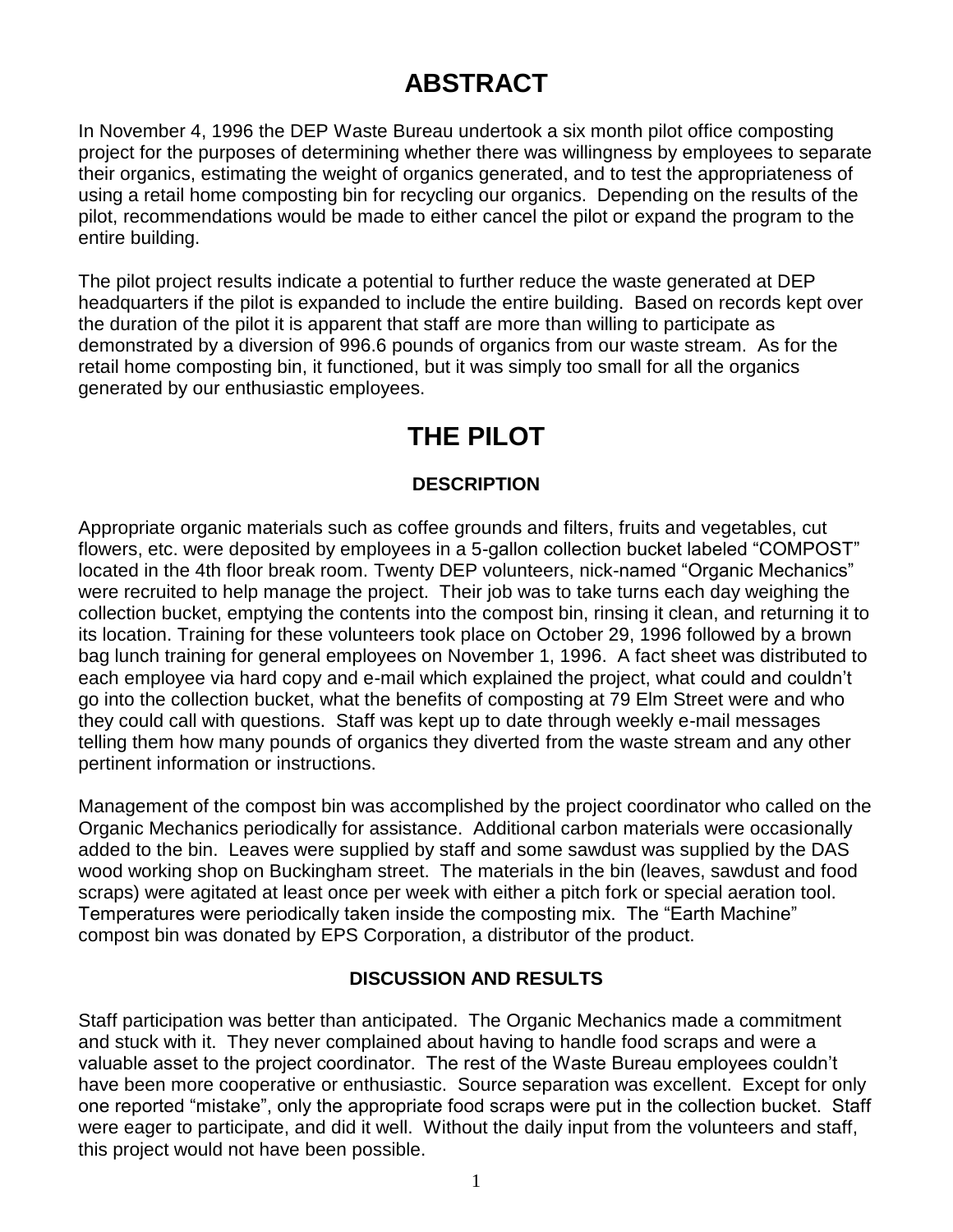The weight of food scraps collected in the bucket was recorded daily. At first, we averaged about 25 pounds per week, but this steadily increased to about 40 pounds per week. The lowest was 24.5 lbs/wk, and the highest was 50.25 lbs/wk. Daily averages by week started out at 4.9 lbs/day, but seem to have leveled off around 8 or 9 lbs/day. The record daily average by week was 10.4 lbs/day, with an individual day high at 13 lbs. Approximately 8 hefty bags of leaves and 4 lbs of sawdust were used as a carbon source and bulking agent. The following is a table of the food scrap weight data:

| Week of              | Daily Average (lbs) | <b>Total Weight (lbs)</b> |
|----------------------|---------------------|---------------------------|
| 11/4                 | $4.9\,$             | 24.5                      |
| 11/11                | $6.6\,$             | 26.5                      |
| 11/18                | $7.2\,$             | 36.0                      |
| 11/25                | $7.4\,$             | 29.75                     |
| 12/1                 | $7.9\,$             | 39.5                      |
| 12/8                 | $7.1$               | 35.5                      |
| 12/15                | $7.2\,$             | 36.2                      |
| 12/22                | $6.2\,$             | 26.5                      |
| 12/29                | $6.6\,$             | 26.5                      |
| $1/5$                | 7.75                | 38.75                     |
| $1/13$               | $9.0\,$             | 45.0                      |
| 1/20                 | 10.1                | 40.5                      |
| 1/27                 | $9.5\,$             | 47.5                      |
| $2/2$                | $9.3\,$             | 46.5                      |
| 2/9                  | 10.4                | 41.5                      |
| 2/16                 | 9.28                | 37.1                      |
| 2/23                 | 10.05               | 50.25                     |
| $3/2$                | 8.69                | 43.45                     |
| $3/9$                | $7.8\,$             | 39.0                      |
| 3/16                 | $8.8\,$             | 44.0                      |
| 3/23                 | $8.9\,$             | 35.6                      |
| 3/30                 | 8.1                 | 40.5                      |
| 4/6                  | 8.4                 | 42.0                      |
| 4/13                 | 9.5                 | 47.5                      |
| 4/20                 | 9.7                 | 48.5                      |
| $4/28 - 4/30$        | 9.5                 | 28.5                      |
| <b>6 MONTH TOTAL</b> | 8.37                | 996.6                     |